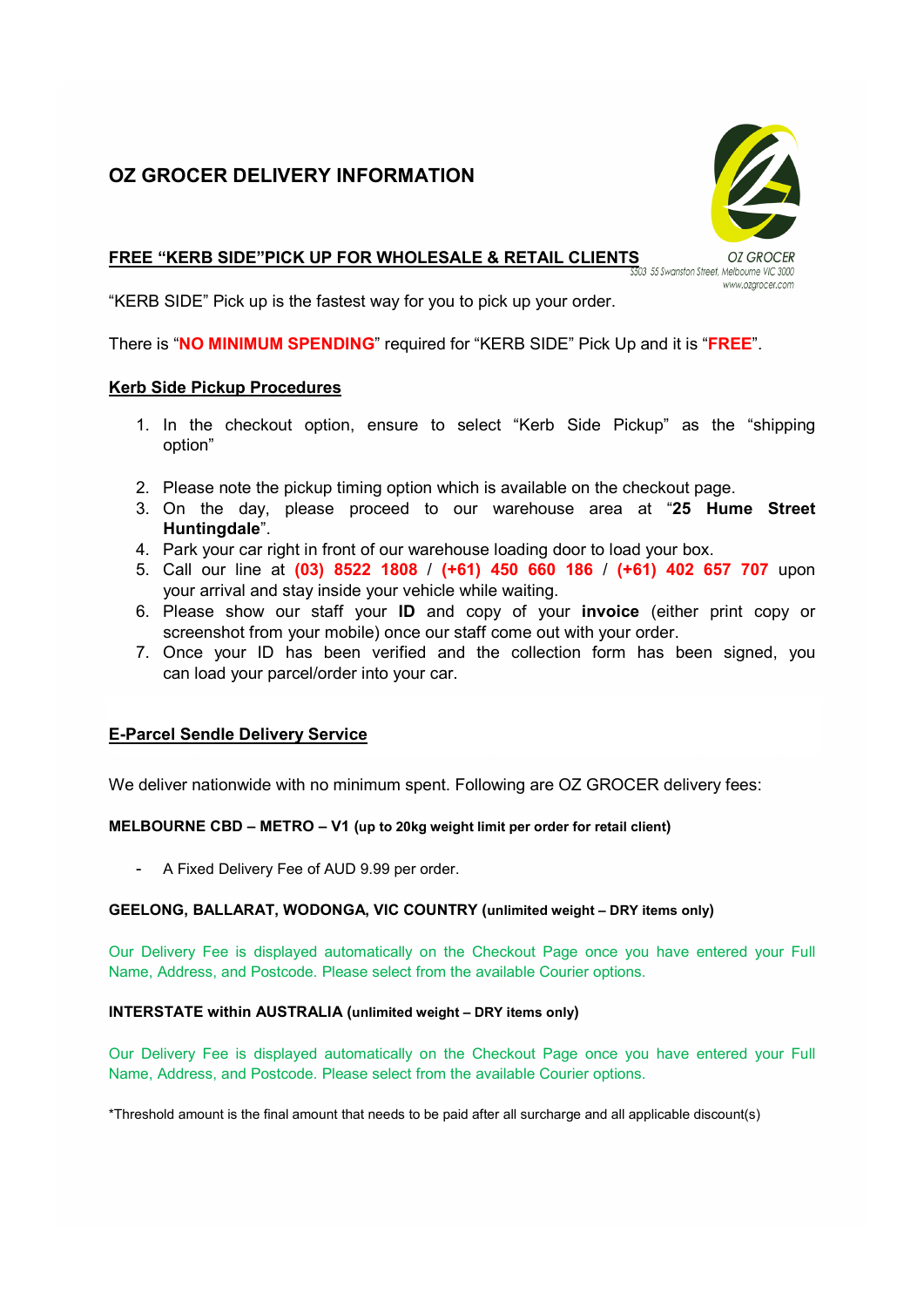

The weight of our packaging with bubble box wraps is approximately 1kg.

Your order(s) may be separated by us should the limit of each consignment is reached GROCER www.ozarocer.com

# INTERNATIONAL DELIVERY(s) & WHOLESALE ORDER(s)

(Please contact/email/live chat with us directly for an accurate shipping rates and details) (We have delivery and insurance options for pallet size) (Pallet size order is insured up to AUD 2,000 in value for each pallet)

Please notify us immediately via live chat / email should you are unable to find your postcode automatically on our checkout page

# HOW TO CHECK YOUR DELIVERY FEE AUTOMATICALLY

Once you are on the Checkout Page, please enter your Full Name, Full Address, and your Postcode correctly on the provided column. Once those details entered, you will be able to see your Delivery Fees and Courier Options as below:

| Subtotal             | 5282.38                               |                                                                  |
|----------------------|---------------------------------------|------------------------------------------------------------------|
| <b>Bank Transfer</b> |                                       |                                                                  |
|                      |                                       |                                                                  |
| <b>Shipping</b>      | ● FREE Kerb Side Pickup -<br>٠        | You can choose the<br>cheapest delivery option<br>for your order |
|                      |                                       |                                                                  |
|                      | O Sendle Delivery Service:<br>557.92  |                                                                  |
|                      | O PARCEL POST + SIGNATURE:<br>5117.48 |                                                                  |
| Total                | 5278.14                               |                                                                  |
| Total weight         | 133.2 kg                              |                                                                  |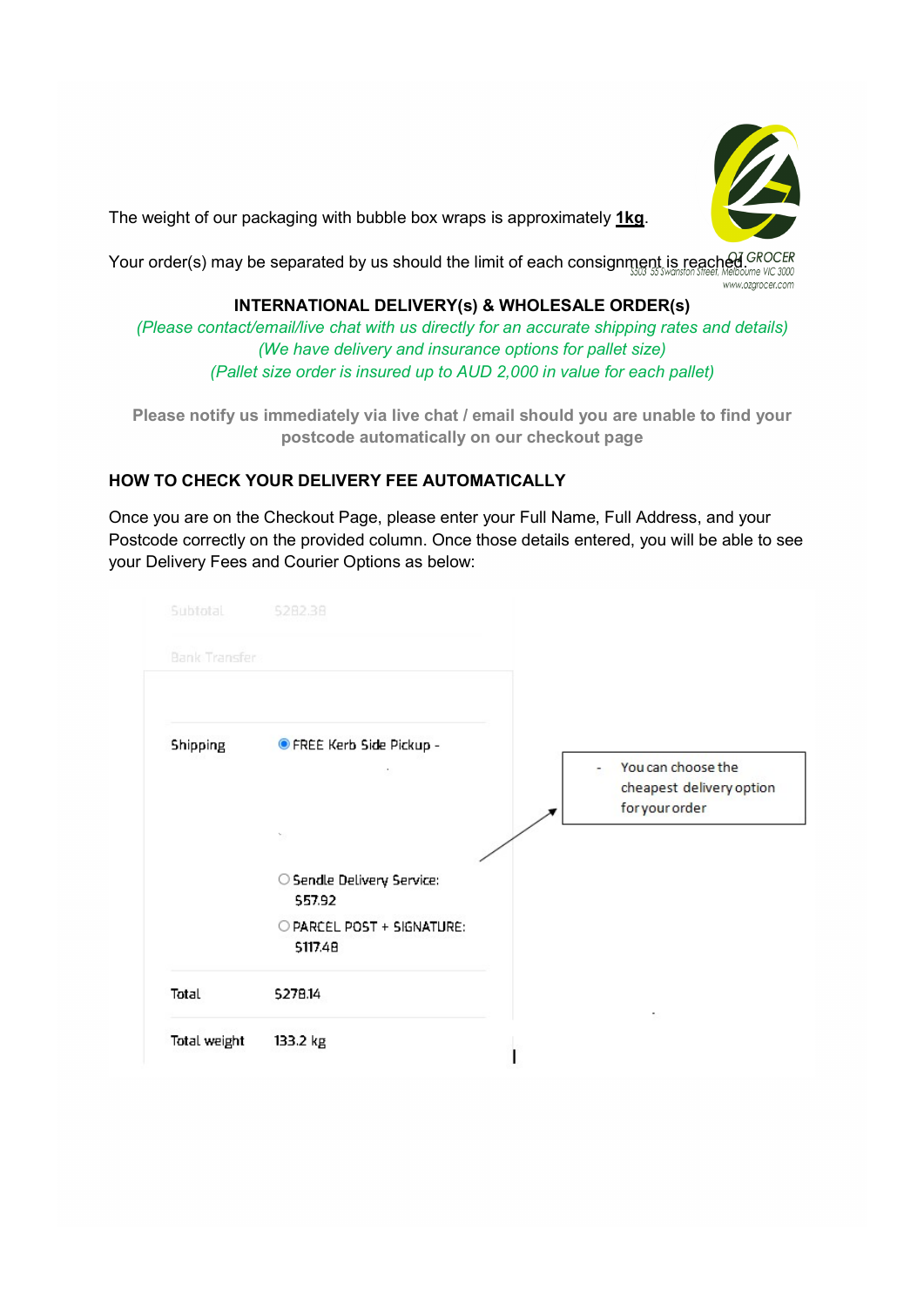#### DELIVERY ZONES & POSTCODES

Melbourne CBD & METRO V0

3000-3062, 3064-3098, 3101-3138, 3140-3210, 3800-3801, 8000-8999, 9999<br>35 St Swanston Street, Melbourne VIC 3000

# VIC V1

3063, 3099-3100, 3139, 3335-3341, 3427-3443, 3750-3799, 3802-3811, 3910-3920, 3926- 3944, 3975-3978, 3980-3983

## Geelong GL VIC

3211-3220

Ballarat BR VIC

3350, 3353-3356

## VIC Country V2

2648, 2715, 2717-2719, 2731-2739, 3221-3334, 3342-3349, 3351-3352, 3352-3426, 3444- 3688, 3691-3749, 3812-3909, 3921-3925, 3945-3974, 3979, 3984-3999

#### Wodonga VIC V3

3689-3690

#### Sydney Metro N0

1000-1935, 2000-2079, 2085-2017, 2109-2156, 2158, 2160-2172, 2174-2229, 2232-2249, 2557-2559, 2564-2567, 2740-2744, 2747-2751, 2759-2764, 2766-2774, 2776-2777, 2890-2897

#### Brisbane Metro Q0

4000-4018, 4029-4068, 4072-4123, 4127-4129, 4131-4132, 4151-4164, 4169-4182, 4205-4206, 9000-9725

#### Adelaide Metro S0

5000-5113, 5115-5117, 5125-5130, 5158-5169, 5800-5999



www.ozarocer.com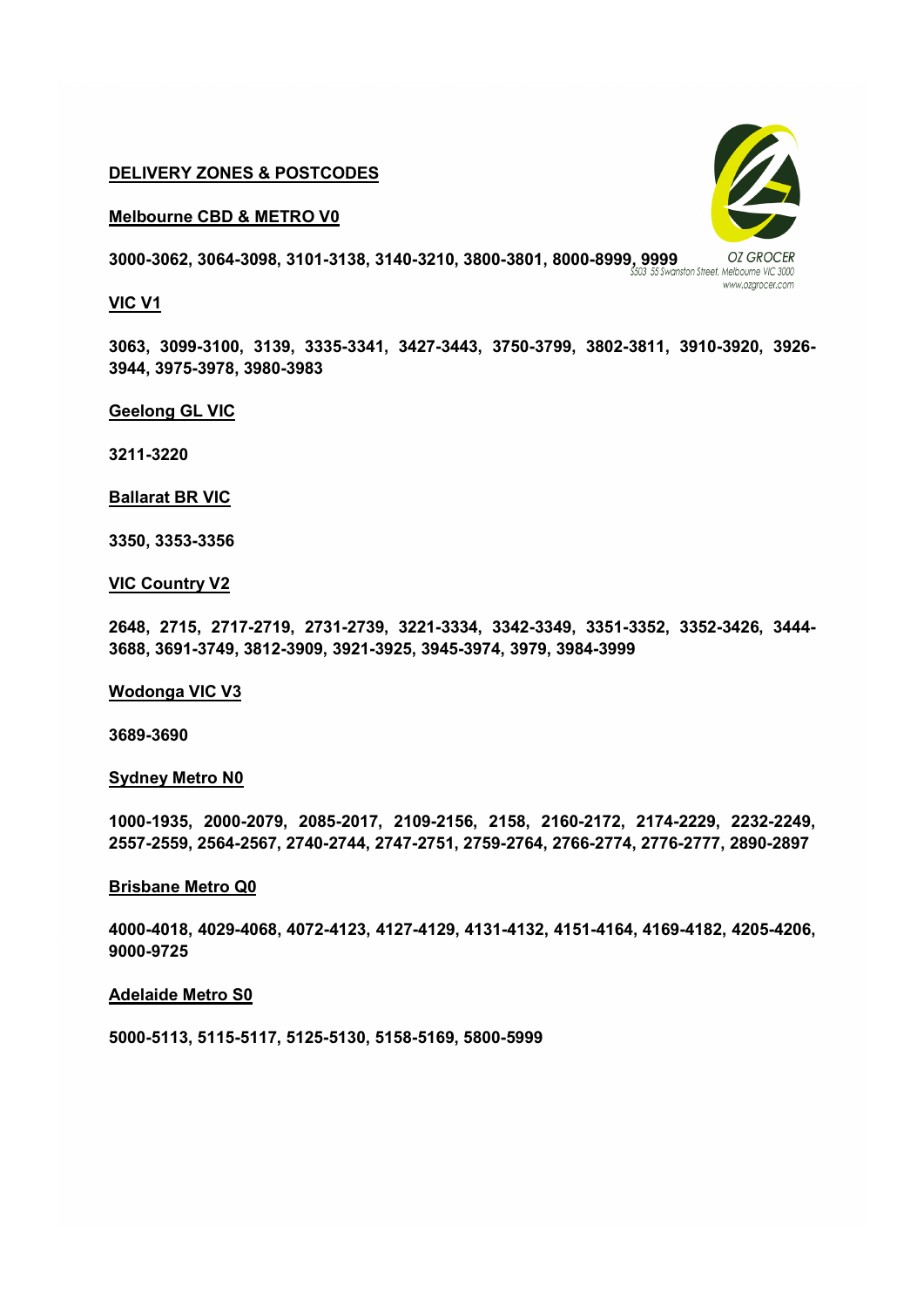

Perth Metro W0

6000-6030, 6036, 6050-6066, 6069, 6076, 6090-6110, 6112-6120, 6147-6160, 6762-6475, 6180, 6182-6206, 6210, 6800-6990, 6992-6996 www.ozarocer.com

#### Tasmania Metro T0

7000-7019, 7050-7053, 7055-7108, 7172, 7248-7254, 7258-7329, 7800-7999

#### Sydney N1

2080-2084, 2108, 2157, 2159, 2173, 2230-2231, 2508-2514, 2555-2556, 2560-2563, 2568- 2574, 2745-2746, 2752-2758, 2765, 2775, 2778-2786

#### Gosford GF

2250-2263

#### Wollongong WG

2500-2507, 2515-2532

Newcastle NC

2282-2310

#### Canberra CB

200-299, 2600-2620, 2900-2920

#### NSW Country N2

2264-2281, 2311-2484, 2487-2499, 2533-2554, 2575-2599, 2621-2639, 2642-2647, 2649-2707, 2710-2714, 2716, 2720-2730, 2787-2879

#### Albury N3

1936-1999, 2640-2641, 2708-2709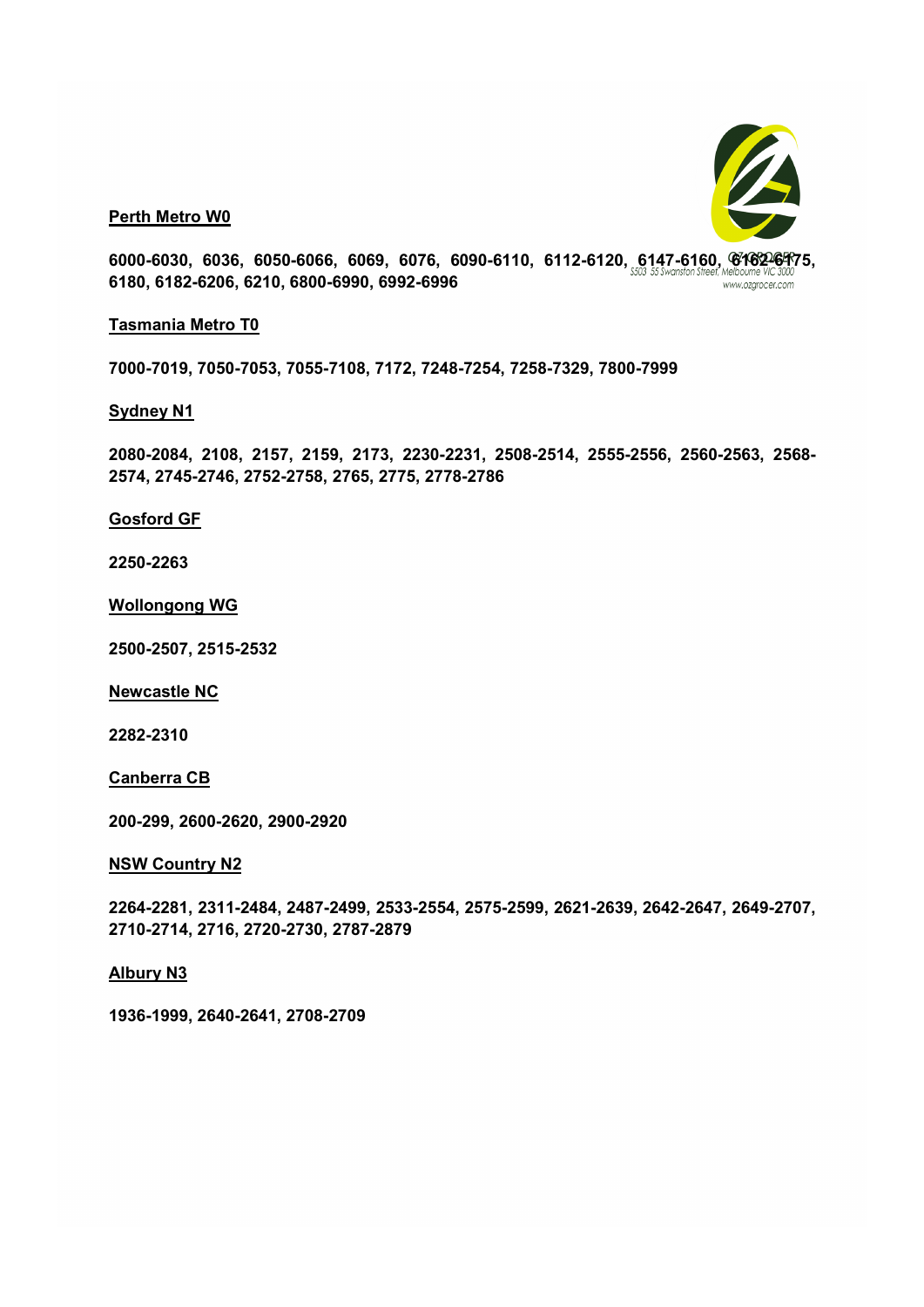Tweed Heads N4

2485-2486

Gold Coast GC

4210-4224, 4226-4269, 9726-9919

Sunshine Coast SC

4550-4579

Ipswich IP

4300-4308

#### Brisbane Q1

4019-4028, 4069-4071, 4124-4126, 4130, 4133-4150, 4165-4168, 4183-4204, 4207-4209, 4270-4299, 4500-4549

QLD Country Near Q2

4309-4453, 4580-4693

QLD Country Mid Q3

4454-4499, 4694-4802, 4804-4805, 9920-9960

QLD Country North Q4

4803, 4806-4999, 9961-9998

Coolangatta Q5

4225

Adelaide S1

5114, 5118-5124, 5131-5157, 5170-5200

**SA Country S2** 

2880-2889, 5201-5749



\$503 55 Swanston Street, Melbourne VIC 3000 www.ozarocer.com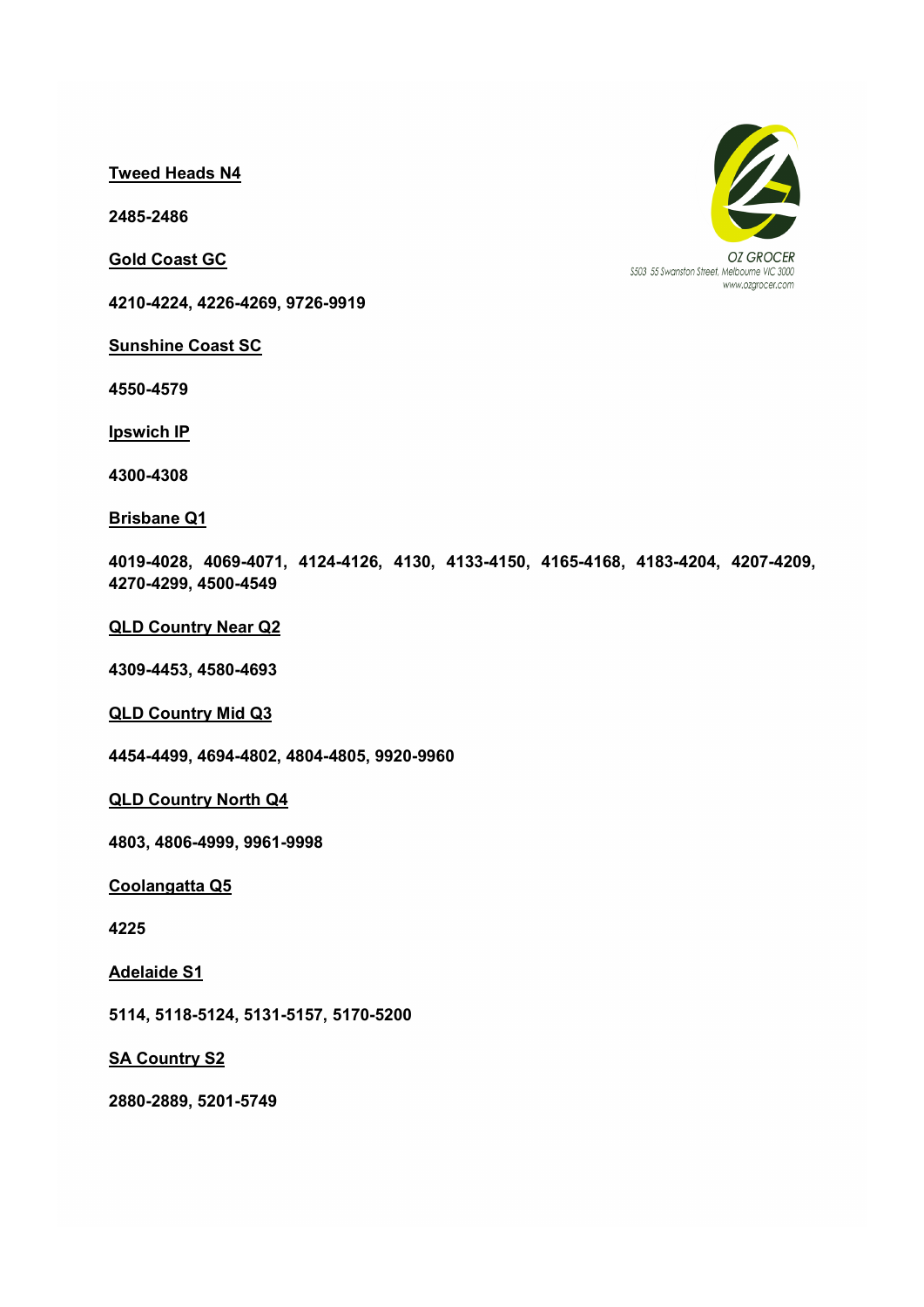WA Country South W2

6215-6700

WA Country North W3

6701-6797

Christmas & Coco Island W4

6798-6799

Perth W1

6031-6035, 6037-6049, 6067-6068, 6070-6075, 6077-6089, 6111, 6121-6146, 6161, 6176- 6179, 6181, 6207-6209, 6211-6214, 6991, 6997-6999

## Tasmania T1

7020-7049, 7054, 7109-7150, 7155-7177, 7173-7247, 7255-7257, 7330-7799

Northern Territory Near NT1

800-802, 804-821, 828-851, 853-853, 860-861, 870-871, 873-879, 906-999

#### Northern Territory Remote NT2

803-803, 822-827, 852-852, 854-859, 862-869, 872-872, 880-905

Norfolk Island NF

2898-2899

## Antartic Territory AAT

#### 7151-7154

Other postcodes which are not listed above are considered INTERSTATE Delivery (within Australia)

# All delivery destinations, postcodes, and zones are subject to change without prior notice

Please do not hesitate to contact us on customercare@ozgrocer.com should you have any queries on your order and delivery issue.

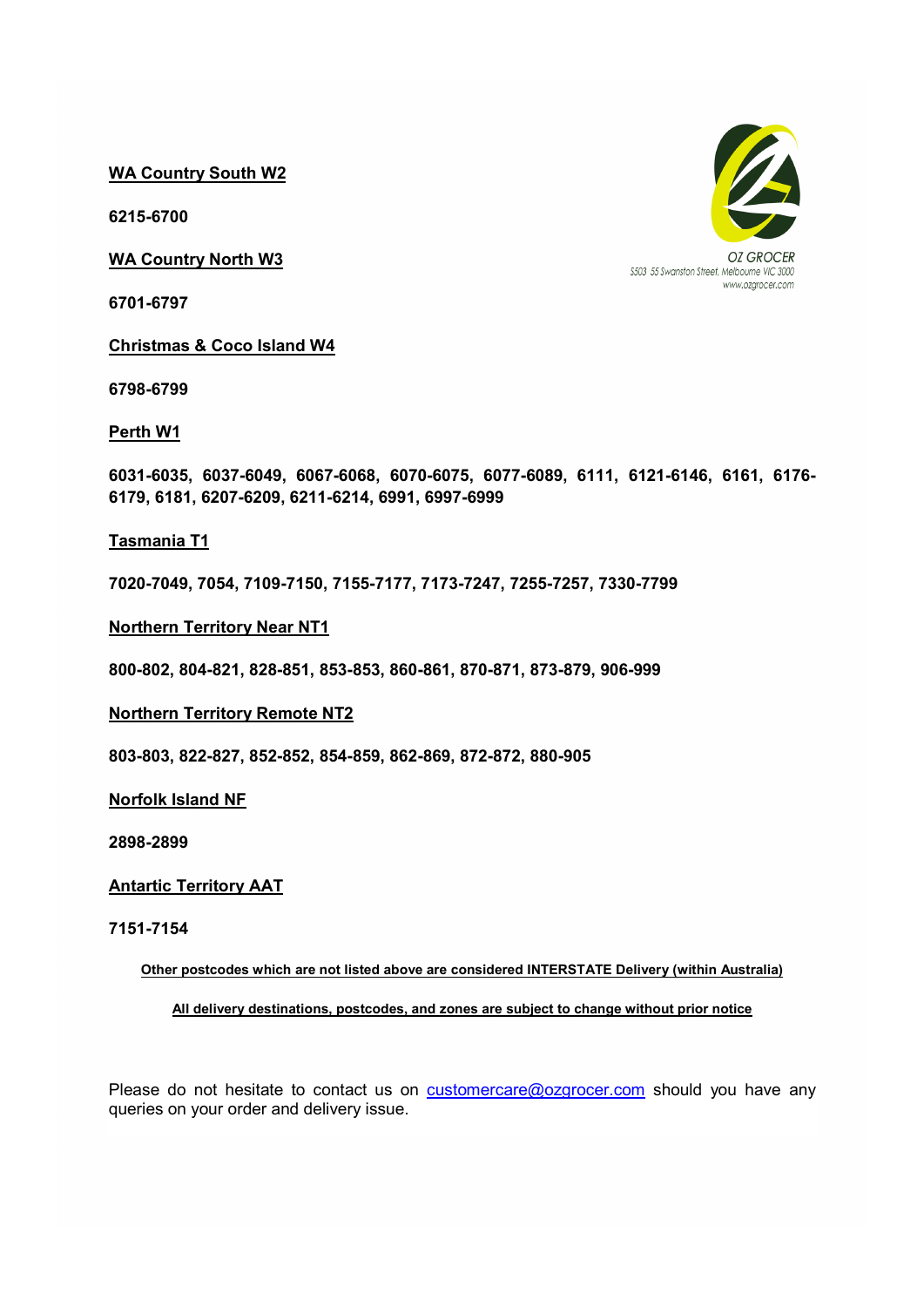

# DELIVERY WITHIN AUSTRALIA

It is your responsibility to allow sufficient time to receive your order. We strive to our commitment to dispatch your order(s) the next working day or immediately once we have received your payment in full in our bank account.

When you have received the notification email from us that your order has been dispatched from our warehouse, please allow 4-7 business days for metro or CBD deliveries and 7-10 working days for regional and remote areas.

Some regional and remote areas deliveries will not be delivered door to door. Delivery for regional and remote areas may be delivered to Australia Post Office or a local depot. You will be contacted to collect your order from that collection point. PO Box address is prohibited. Delivery to remote/rural and regional areas may incur some additional costs and times.

You must sign when you receive the delivery of your order at the nominated address.

When you are not home when the delivery arrives or at the time of delivery, your order may be taken to the nearest local post office in your area.

A Collection Card, which consists of all relevant contact and delivery details, will be left at the delivery address.

Please bring your valid Photo Identification together with the Collection Card in order to collect your order from the selected local Post Office or a local depot.

Re-deliveries cannot be made once your order has been taken to the nearest local post office or a local depot.

Delivery and consignment times are vary and are not guaranteed. Delivery and consignment times may vary depending to the operating hours of the third party delivery agencies or representatives. Delivery and consignment times may also subject to delays due to operational reasons which are beyond our controls.

By ordering with us, you have agreed, accepted, and authorised us to hold your order(s) that you have ordered until that order has been delivered to you.

You cannot change the nominated delivery address of your order once you submit your order.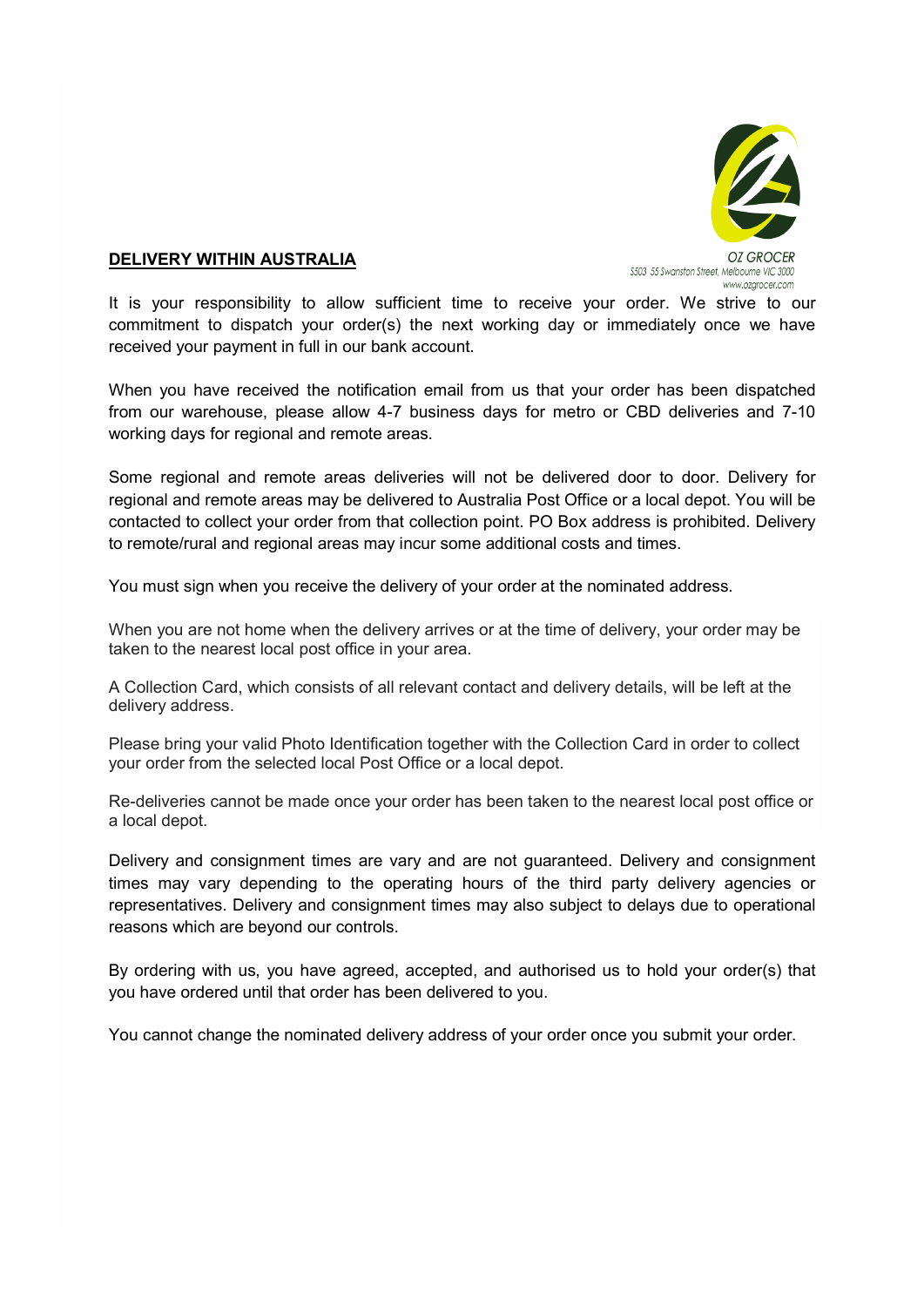

# WHOLESALE ORDER (VIC &INTERSTATE)

All wholesale order is available for those with or without ABN/ACN Registration Number. There is "NO MINIMUM SPENDING" required for all Wholesale Clients to collect from our warehouse for "FREE". All Wholesale Clients with/without ABN/ACN are able to collect from our warehouse for free during specific times.

We deliver to our wholesale clients in VIC and nationally with "NO MINIMUM SPENDING".

All wholesale order for Interstate delivery will incur a Delivery Fee depending upon the order size, weight, and value. All pallet size order(s) is insured up to AUD 2,000 in value each pallet.

Please contact/email/live chat with us directly for an accurate shipping rates and details should you wish your order to be delivered to your business/warehouse address.

# FRESH & FROZEN PRODUCTS

Delivery of all fresh and frozen products will only be available in Victoria and will incur an extra delivery fee from AUD 14.99 per order.

Delivery of all frozen products will only be available within 15km from our Warehouse which is located on 25 Hume Street, Huntingdale VIC 3166 Australia.

# INTERNATIONAL DELIVERY (outside Australia)

International Delivery/Consignment may take longer than 30 business days from the day in which we have received your payment in our bank account. You must allow at least 30 working days to order for any International Delivery/Consignment. PO Box address is prohibited.

All International customers will be responsible for any taxes, import duties, customs costs, or any other relevant import costs or levies.